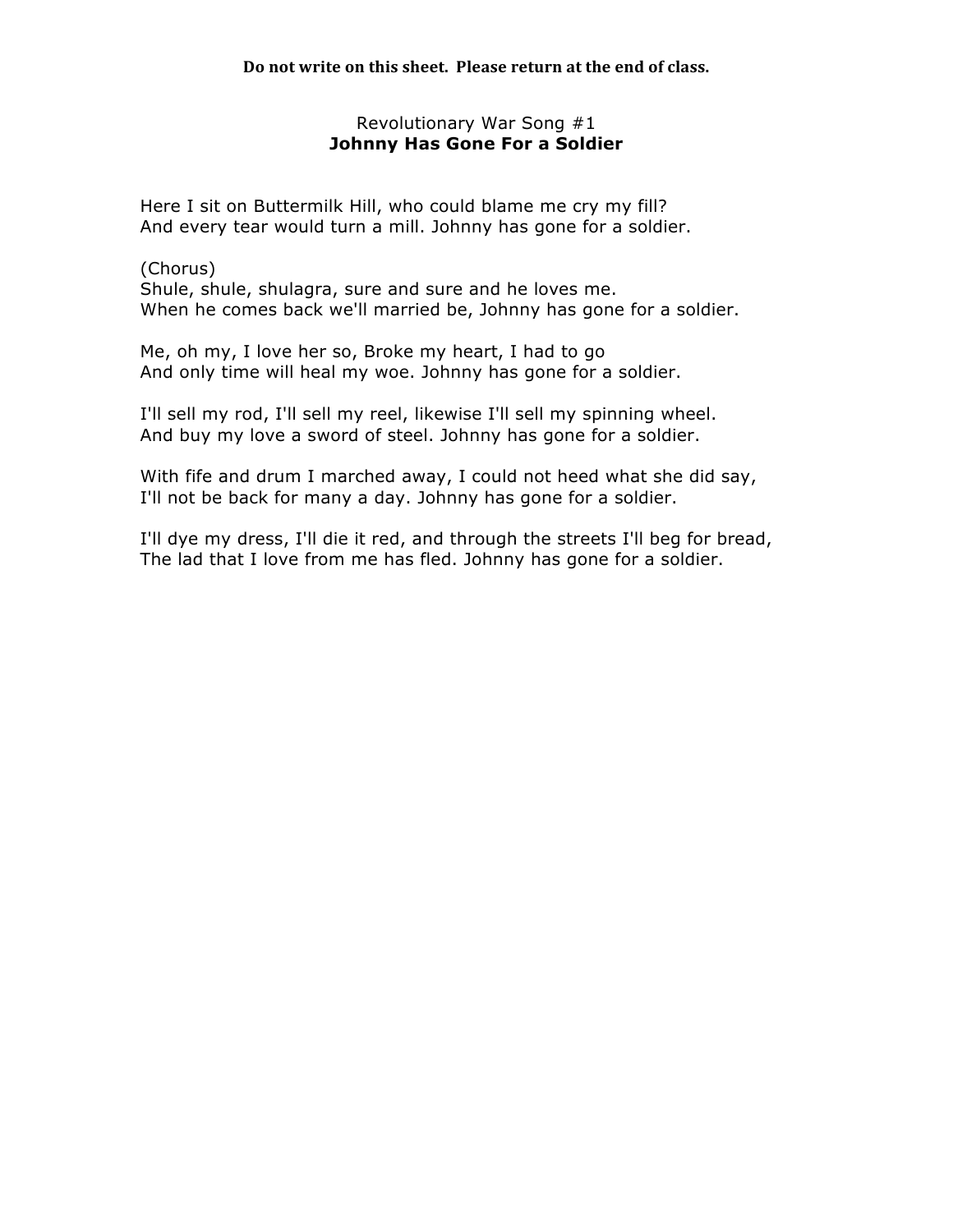#### Revolutionary War Song #2 **God Save the Thirteen States**

(Verse 1) God save the Thirteen States! Long rule the United States! God save our States!

Make us victorious, Happy and glorious; No tyrants over us; God save our States!

(Verse 2) To our famed Washington, Brave Stark at Bennington, Glory is due.

Peace to Montgomery's shade, Who as he fought and bled, Drew honors round his head, Num'rous as true.

(Verse 3) Oft did America Foresee with sad dismay Her slav'ry near.

Oft did her grievance state, But Britain, falsely great, Urging her desp'rate fate, Turned a deaf ear.

(Verse 4) We'll fear no tyrant's nod Nor stern oppression's rod, Till time's no more.

Thus Liberty, when driv'n From Europe's states, is giv'n A safe retreat and hav'n On our free shore.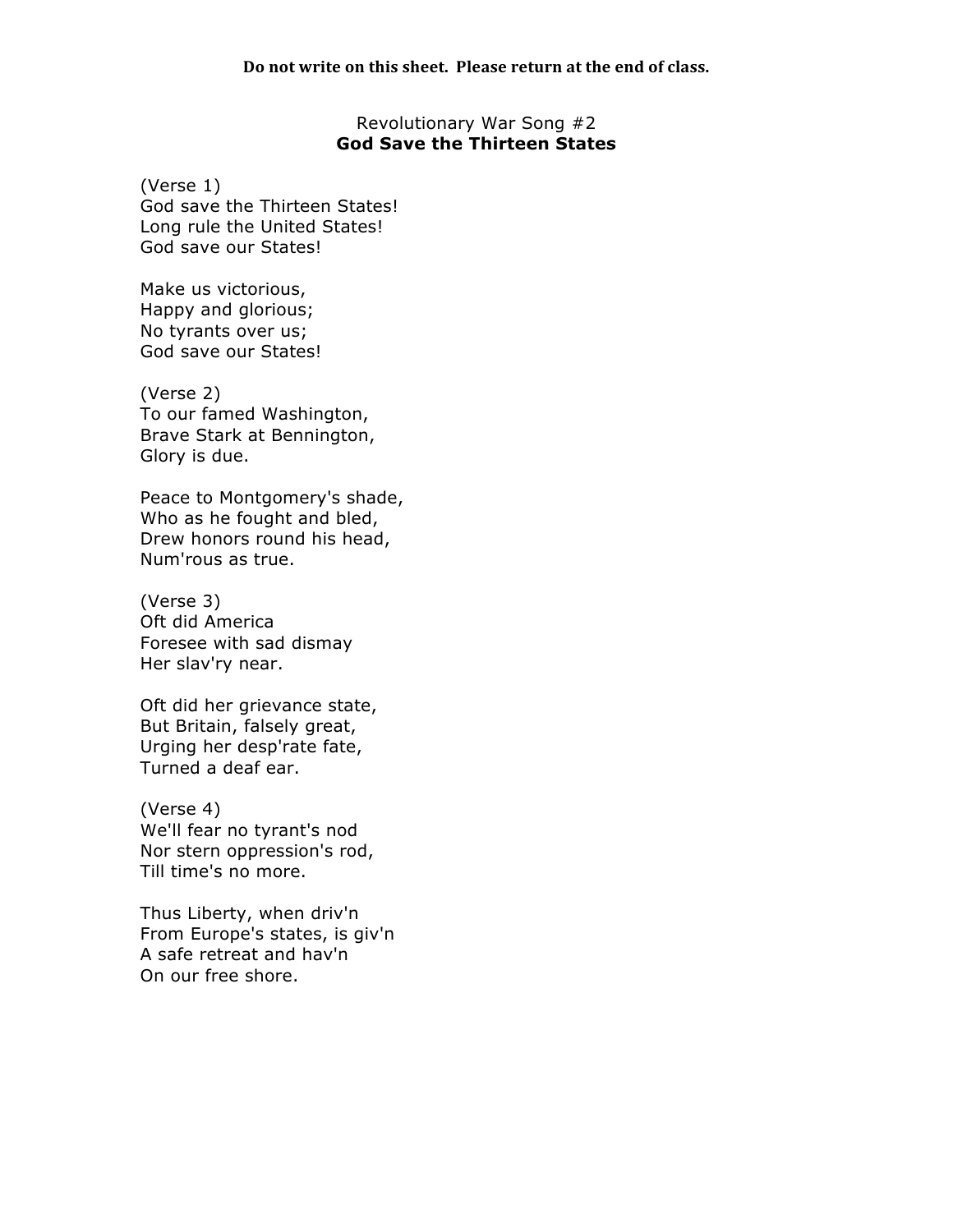# Revolutionary War Song #3 **Chester**

Let tyrants shake their iron rod, And Slav'ry clank her galling chains, We fear them not, we trust in God, New England's God forever reigns.

Howe and Burgoyne and Clinton too, With Prescot and Cornwallis join'd, Together plot our Overthrow, In one Infernal league combin'd.

When God inspir'd us for the fight, Their ranks were broke, their lines were forc'd, Their ships were Shatter'd in our sight, Or swiftly driven from our Coast.

The Foe comes on with haughty Stride; Our troops advance with martial noise, Their Vet'rans flee before our Youth, And Gen'rals yield to beardless Boys.

What grateful Off'ring shall we bring? What shall we render to the Lord? Loud Halleluiahs let us Sing, And praise his name on ev'ry Chord.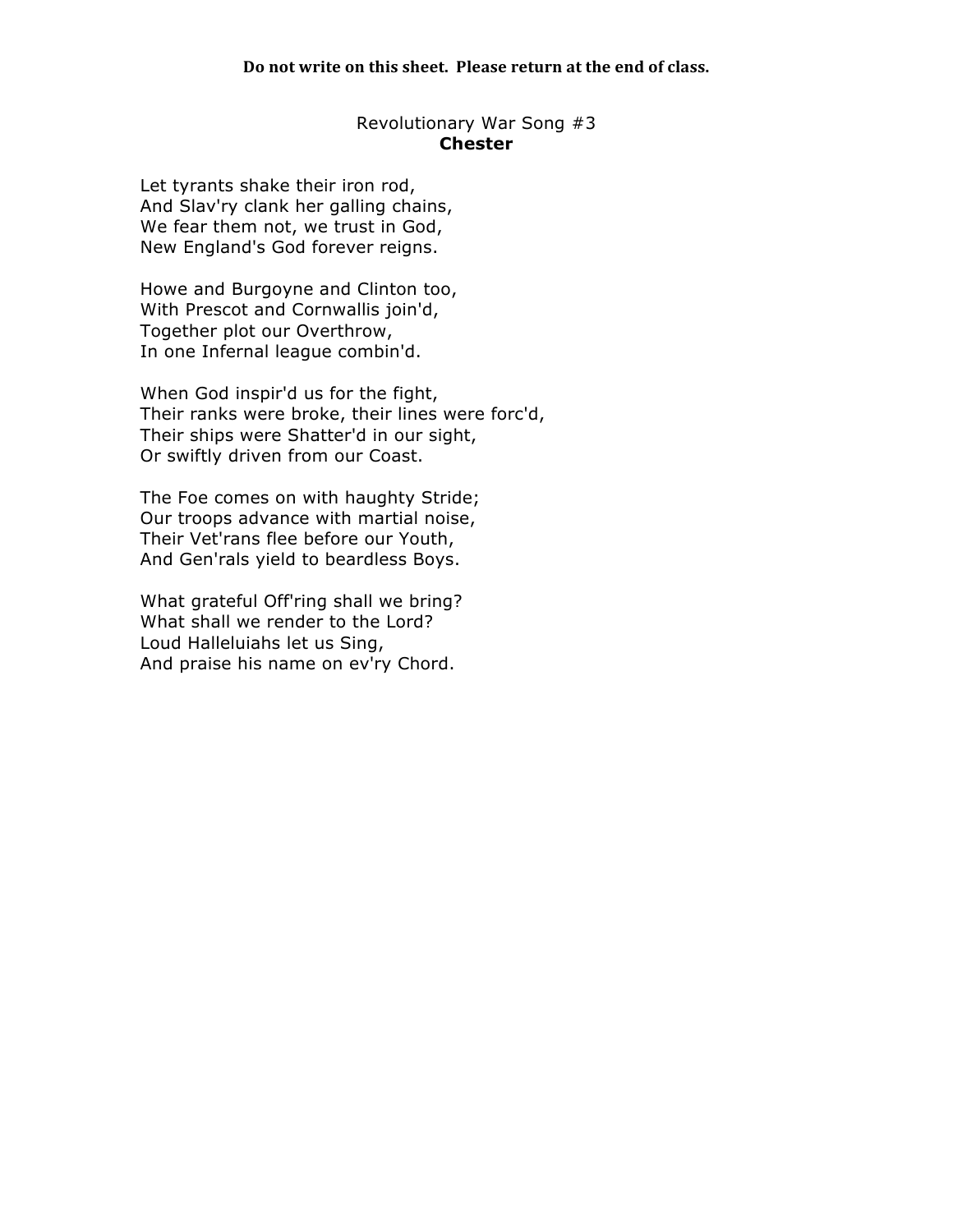#### Revolutionary War Song #4 **The World Turned Upside Down**

*Note: there are a lot of songs with this same title. Be careful with your research!*

> Goody Bull and her daughter together fell out, Both squabbled and wrangled and made a great rout. But the cause of the quarrel remains to be told, Then lend both your ears and a tale I'll unfold. Derry down, down, hey derry down, Then lend both your ears and a tale I'll unfold.

The old lady, it seems, took a freak in her head, That her daughter, grown woman, might earn her own bread, Self-applauding her scheme, she was ready to dance, But we're often too sanguine in what we advance. Derry down, down, hey derry down, But we're often too sanguine in what we advance.

For mark the event, thus for fortune we're cross, Nor should people reckon without their good host, The daughter was sulky and wouldn't come to, And pray what in this case could the old woman do? Derry down, down, hey derry down, And pray what in this case could the old woman do?

Zounds, neighbor, quoth pitt, what the devil's the matter? A man cannot rest in his home for your clatter Alas, cries the daughter, Here's dainty fine work, The old woman grows harder than Jew or than Turk Derry down, down, hey derry down, The old woman grows harder than Jew or than Turk.

She be damned, says the farmer, and do her he goes First roars in her ears, then tweaks her old nose, Hello Goody, what ails you? Wake woman, I say, I am come to make peace in this desperate fray. Derry down, down, hey derry down, I am come to make peace in this desperate fray.

Alas, cries the old woman, And must I comply? I'd rather submit than the hussy should die. Pooh, prithee, be quiet, be friends and agree, You must surely be right if you're guided by me, Derry down, down, hey derry down, You must surely be right if you're guided by me.